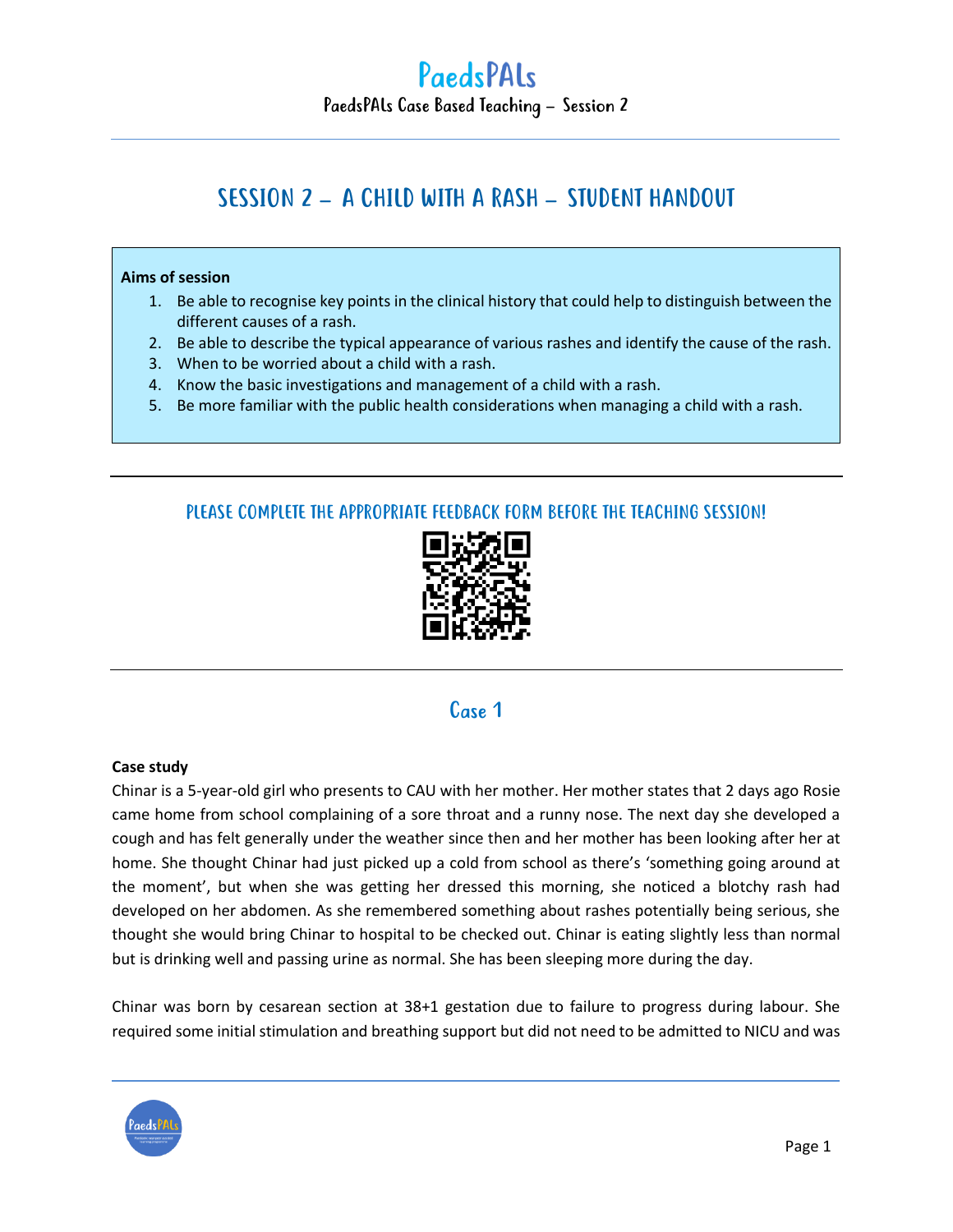allowed to leave hospital with her mother 2 days later. Since then she has been hitting her developmental milestones and apart from the odd cough and cold she has no medical conditions. She is up to date with her vaccinations.

Examination of the cardiovascular and neurological systems is unremarkable. When listening to her chest you hear transmitted upper airway sounds but the lungs are clear with equal air entry on both sides. She is obviously coryzal and her pharynx is inflamed. Examination of the abdomen is overall unremarkable, however you do notice a pink, macular rash in patches across the abdomen. When her mother sees it, she comments that it appears to be in a different place to before, and the areas she previously noticed have cleared.

The nurse provides you with the following observations: Temp =  $37.7^{\circ}$ C RR = 26 breaths per minute O2 sats = 97% on air HR = 100bpm



*Souce: Don't Forget the Bubbles*

#### **Discussion**

How would you describe the rash? What are the top 3 differentials and what is the most likely diagnosis in this case? What key points in the history/examination points towards this diagnosis? How would you investigate and manage this child? What are the important public health considerations in this case?

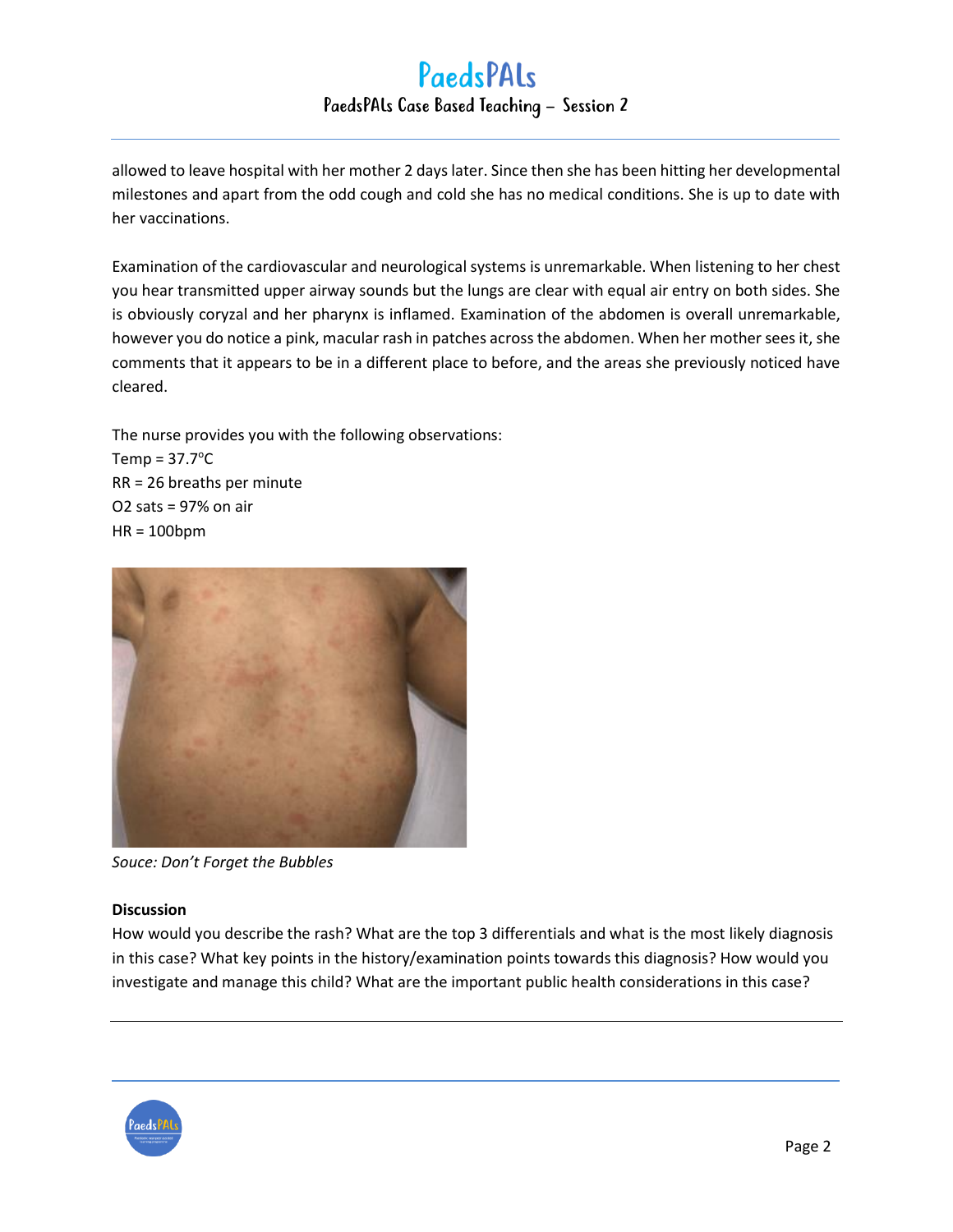### Case 2

#### **Case study**

Edgar is a 4-year-old boy brought to CAU by his grandmother with a new-onset rash. He was staying with her over half term and had been unwell for 4 days previously with general malaise, fever and mild coryzal symptoms. Yesterday he began complaining that his skin felt uncomfortable and this morning his grandmother noticed a flat rash on his abdomen that he has since started itching and raising into bumps. As his parents are out of the country on holiday, she wanted to bring him to hospital to make sure it wasn't anything serious – she hasn't had young children for many years and has forgotten about 'all these illnesses they get'.

Edgar was born at 40w gestation by vaginal delivery. He is growing and developing well and is up to date with his immunisations. He attends nursery 5 days a week whilst his parents are at work.

On examination Edgar's cardiovascular, respiratory, neurological and ENT examinations are unremarkable. When looking at his abdomen you notice crops of a predominantly papular rash with some vesicles interspersed within that he is trying to itch. You also see that more papules have appears on his face and he has a couple of spots on his arms also.

The nurse provides you with the following observations: Temp =  $37.5^{\circ}$ C RR = 29 breaths per minute O2 sat = 98% on air HR = 115bpm



*Source: GPonline*



T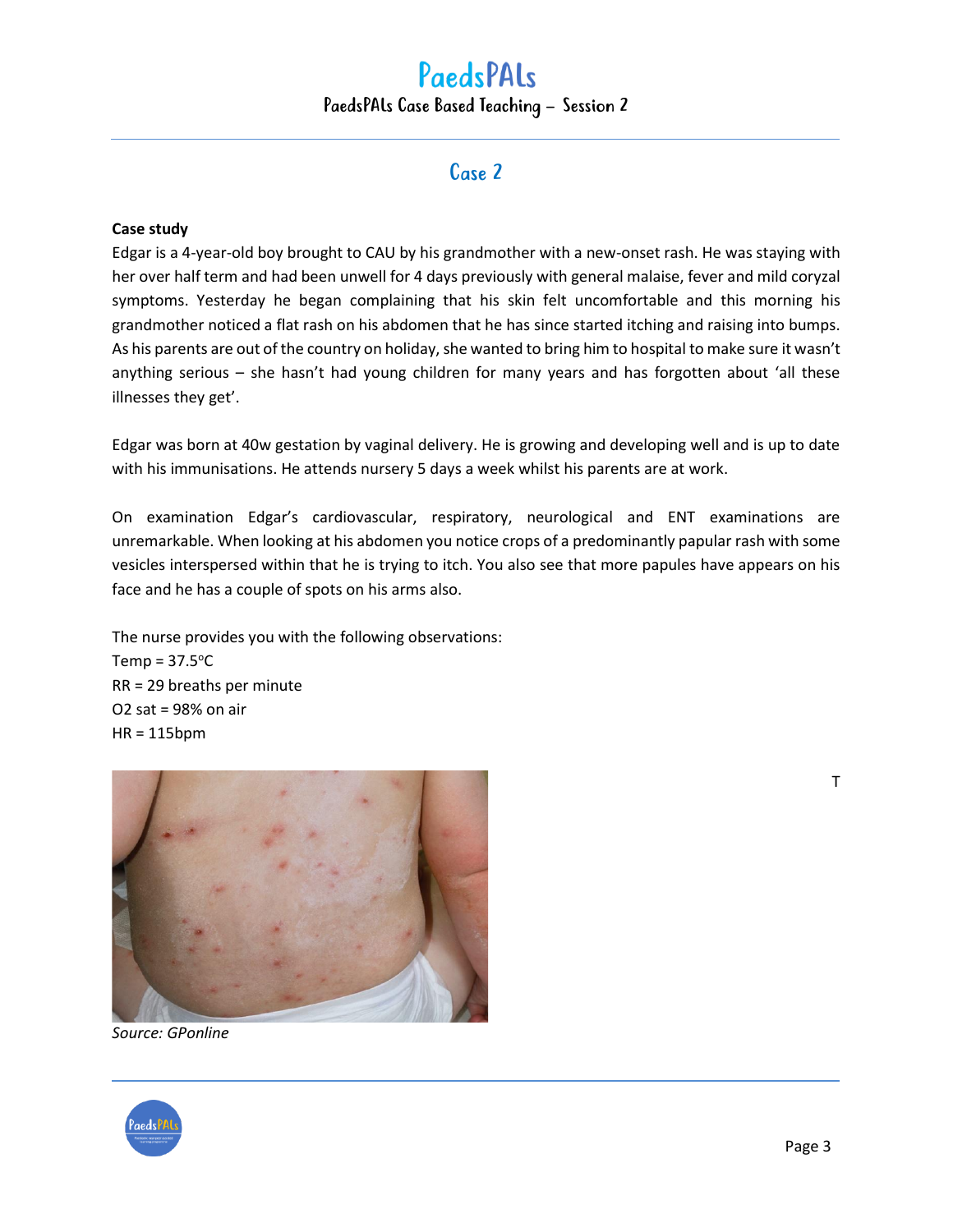#### **Discussion**

How would you describe the rash? What are the top 3 differentials and what is the most likely diagnosis in this case? What key points in the history/examination points towards this diagnosis? How would you investigate and manage this child? When can Edgar spend time with other children and go back to school?

### Case 3

#### **Case study**

Jack is an 18-month-old boy who presented with a rash. This started behind the ears and spread to the rest of the trunk and limbs over the past few days. The spots of rash have also "started joining together". His mum also noticed that he has been generally feeling unwell over the past several days with a cough, runny nose and itchy eyes, but thought it was just a simple cold so she did not bring him to see the doctor earlier. He was also running a temperature, but she has controlled this with calpol.

He was born at 40 weeks gestation and had no complications during pregnancy or birth. He was otherwise fit and well. However, he was not up to date with his immunisations as his mother did not see the need for them.

On examination, you notice a widespread maculopapular rash over his trunk and limbs, with some confluence. He was also coughing but it was non-productive. ENT examination shows white spots on an erythematous buccal mucosa.

The nurse provides you with the following observations: Temp =  $38.4^{\circ}$ C RR = 40 breaths per minute O2 sats = 98% on air